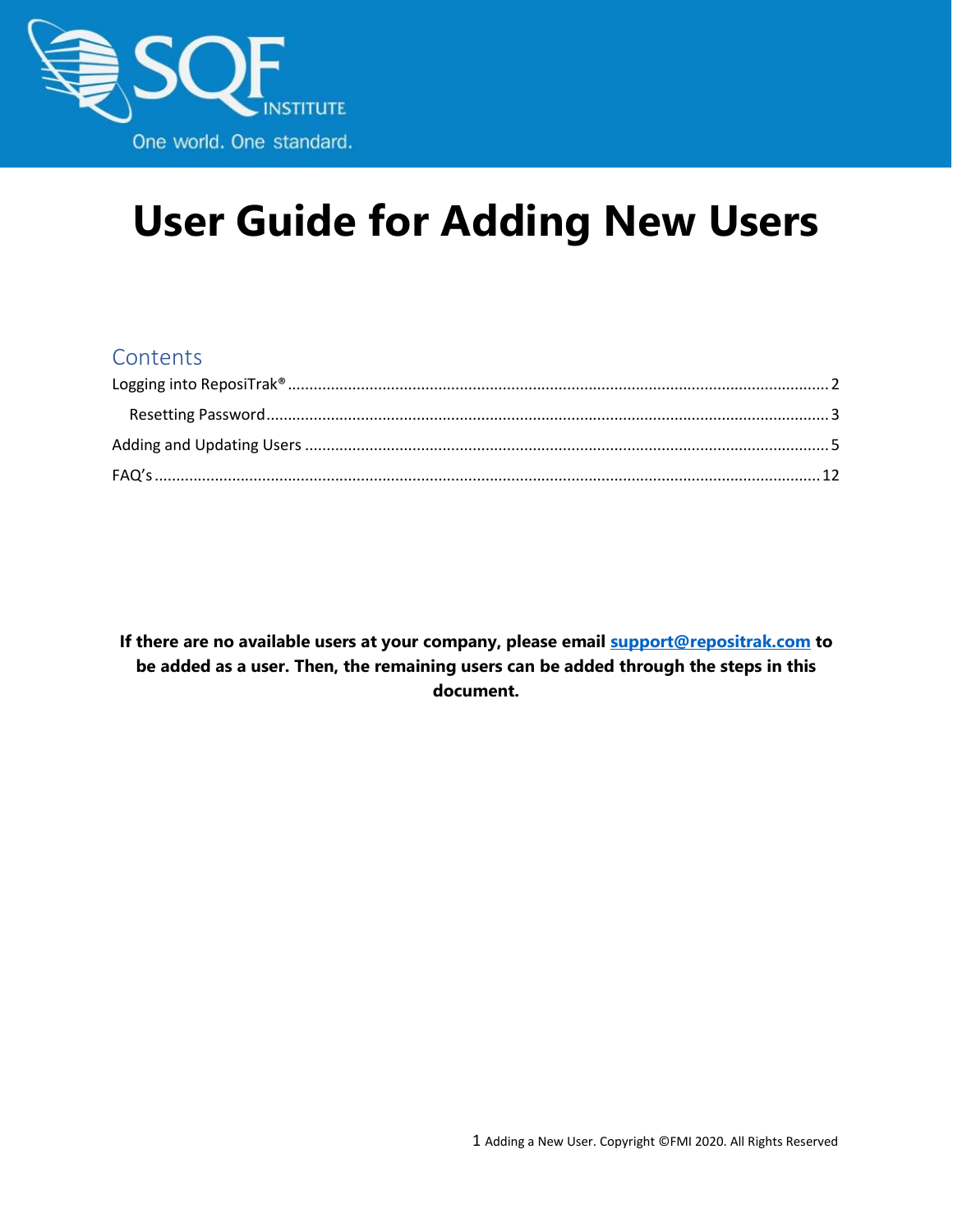

## **Logging into ReposiTrak®**

<span id="page-1-0"></span>**If your specific site is SQF certified and you need to re-register, do not add a new facility. You must re-register your existing facility. Only add a new facility when a new site is going to achieve SQF Certification**

The first step in re-registering a facility for your audit is to log into the ReposiTrak SQF Assessment Database. You can start by following the link below to the SQFI Existing User's Page:

#### <https://www.sqfi.com/assessment-database/existing-suppliers/>

Once there, click the link to log into the ReposiTrak SQF Assessment Database. You will be prompted to enter your username and password. You will then be presented with the screen below.

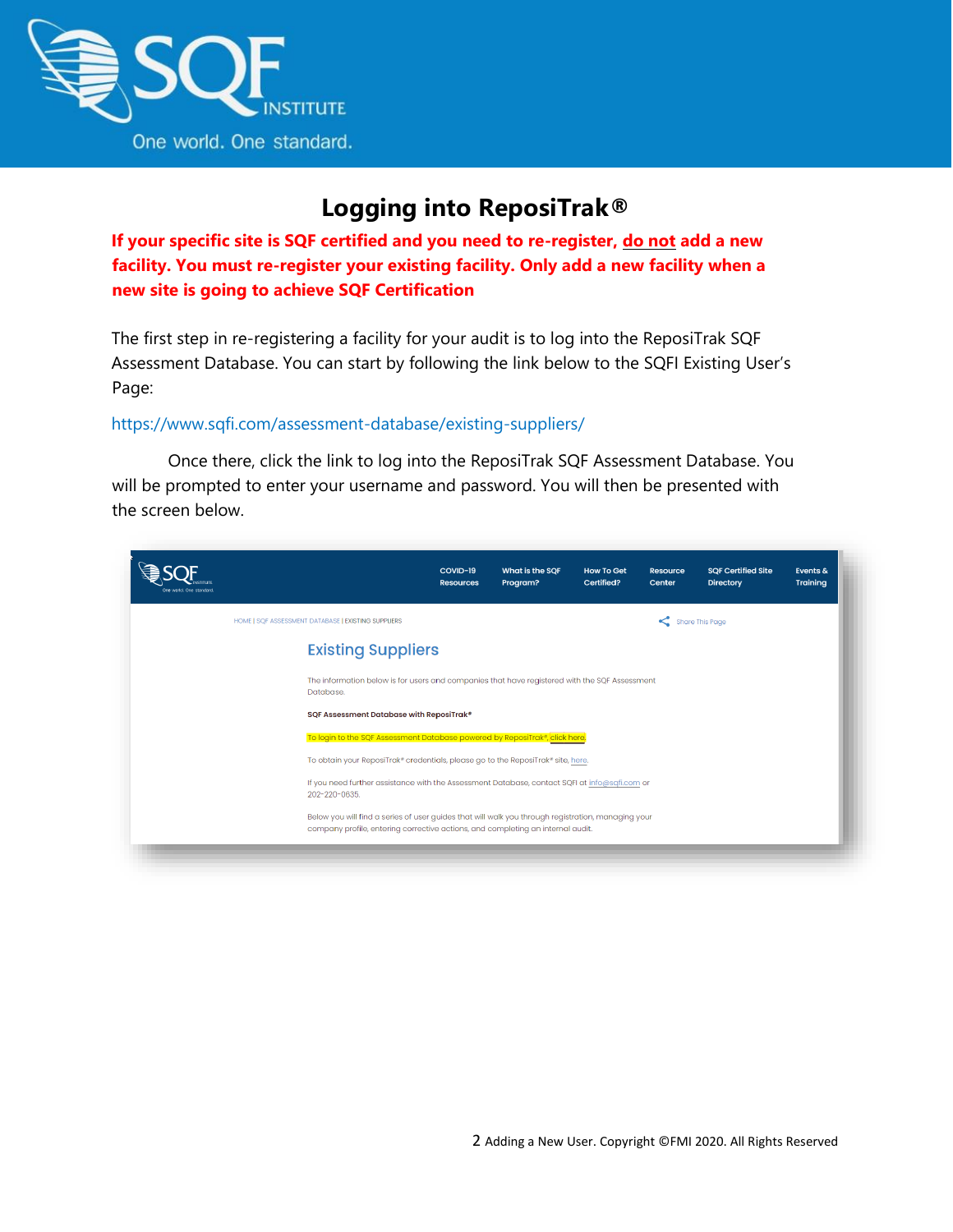

#### **Resetting your password**

If you are having trouble, click this link to reset your password: [Reset Password](https://www.ac.parkcitygroup.com/application/vwavecgi/private/vialink.cgi/login/app)

| ß                               | Username |                            |
|---------------------------------|----------|----------------------------|
| $\sqrt{\phantom{a}}$ ReposiTrak | Password | <b>Reset Password</b><br>ൈ |
|                                 |          | Login                      |

In the database, **your username will be the email address you provided at the time of registration**. If you do not know your password, click the **["Reset](https://www.ac.parkcitygroup.com/application/vwavecgi/private/vialink2.cgi/submit)  [Password"](https://www.ac.parkcitygroup.com/application/vwavecgi/private/vialink2.cgi/submit)** link located above the password option.

### <span id="page-2-0"></span>Resetting Password

Step 1: Clicking the **["Reset](https://www.ac.parkcitygroup.com/application/vwavecgi/private/vialink2.cgi/submit)  [Password"](https://www.ac.parkcitygroup.com/application/vwavecgi/private/vialink2.cgi/submit)** link Will take you to this screen. Once there, enter the email address associated with the account into the email address field and click "Reset Password."

| い | Please enter your "Full" Email Address.                                                                   |
|---|-----------------------------------------------------------------------------------------------------------|
|   | If your account was setup with a Username rather than Email Address, then enter your Username<br>instead. |
|   | <b>Email or Username</b>                                                                                  |
|   | <b>Reset Password</b>                                                                                     |

Step 2. If the email address is associated with an account in the Repositrak System, you will see this screen. Click on "Login with Temporary Password."

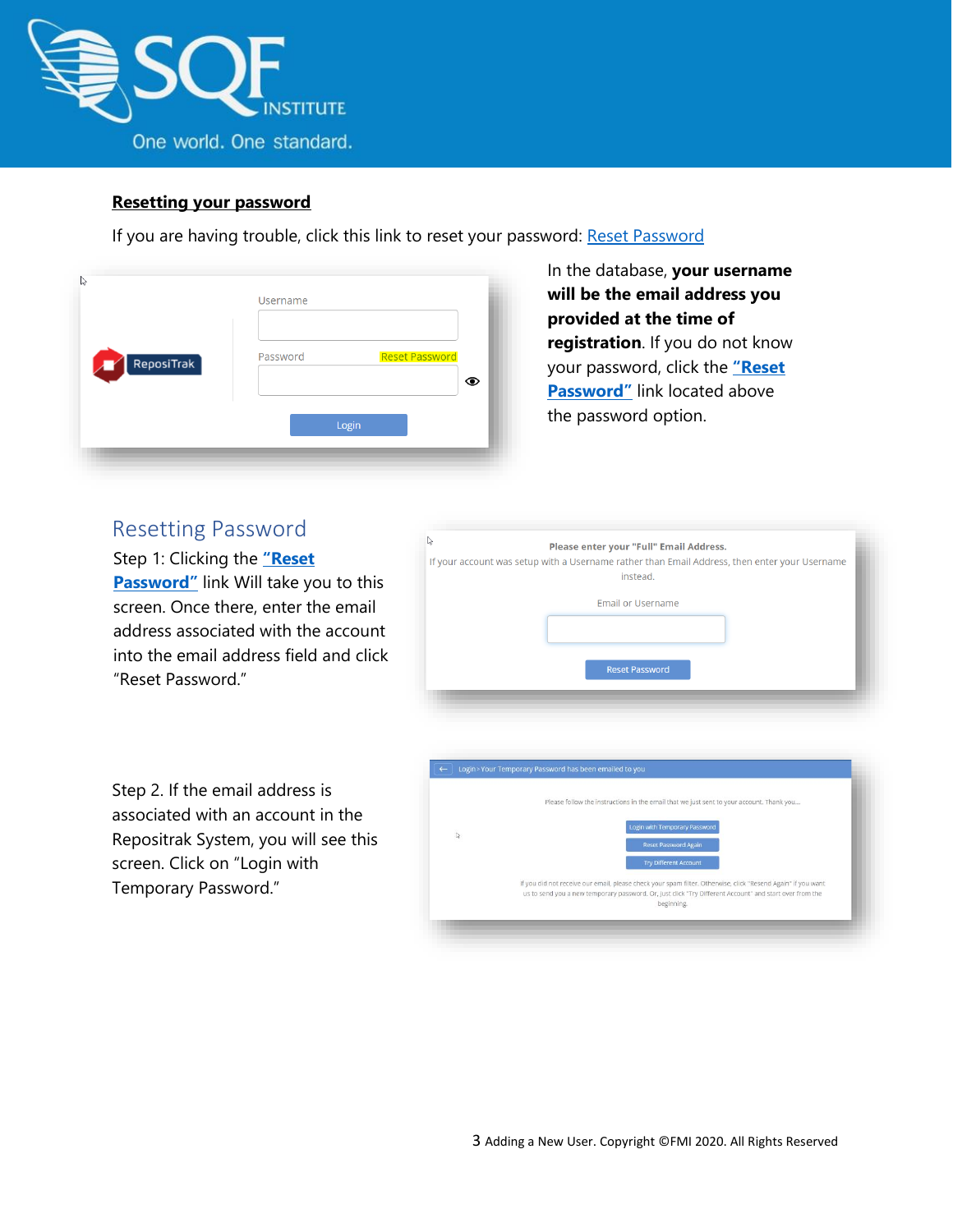

Step 3: Your screen will appear just like the right image when you have gained entry to the Repositrak website.



Step 4: Next, click on "My Audits" next to the SQF Logo. You will then be taken to the home page of ReposiTrak.

| <b>My Audits</b> |
|------------------|
|                  |
|                  |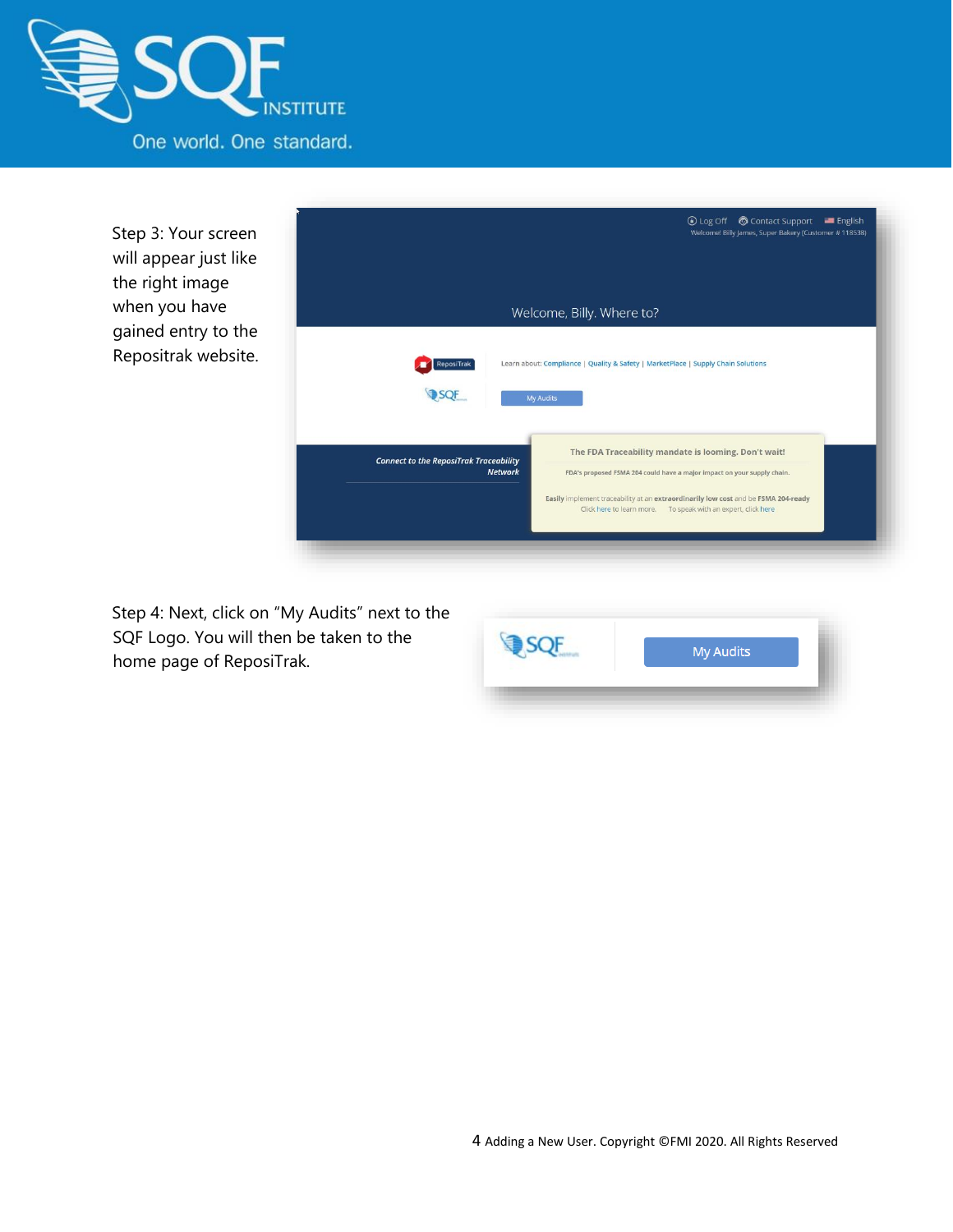

# **Adding and Updating Users**

<span id="page-4-0"></span>Step 1: To begin, click on 'My Company', and then 'My Users.'

| <b>Application Selection &gt; My Company</b><br>$\leftarrow$ |   |  |  |  |
|--------------------------------------------------------------|---|--|--|--|
|                                                              |   |  |  |  |
| Setup/Manage                                                 |   |  |  |  |
| My Company Information                                       | 1 |  |  |  |
| My Business Profile                                          |   |  |  |  |
| My Facilities                                                |   |  |  |  |
| Manage Facility Setup Requests from My Customer              |   |  |  |  |
| My Users                                                     |   |  |  |  |
| My Password                                                  | 2 |  |  |  |
| My User Groups                                               |   |  |  |  |
| My Contacts for Notifications                                |   |  |  |  |
| My Contact Authorizations                                    |   |  |  |  |
| My Messages                                                  |   |  |  |  |
| My Calendar Events                                           |   |  |  |  |
| Manage Images                                                |   |  |  |  |
| <b>Billing</b>                                               |   |  |  |  |
| My Audit Assessment Database Invoices                        |   |  |  |  |
| Pay Audit Assessment Database Invoices/Change Payment Info   |   |  |  |  |
| General                                                      |   |  |  |  |
| Documents Shared by Park City Group                          |   |  |  |  |

Step 2: To add a new user, please click on 'Add User'

| Search Criteria |                      |                          |                         |                           |                 |
|-----------------|----------------------|--------------------------|-------------------------|---------------------------|-----------------|
|                 |                      | Last Name:<br>Find       |                         |                           |                 |
|                 |                      |                          |                         |                           |                 |
|                 |                      |                          |                         |                           | <b>Add User</b> |
| <b>Users</b>    |                      |                          |                         |                           |                 |
| <b>NAME</b>     | <b>EMAIL ADDRESS</b> | <b>WORK PHONE NUMBER</b> | <b>ENROLLMENT ADMIN</b> | <b>PROFILE COMPLETION</b> |                 |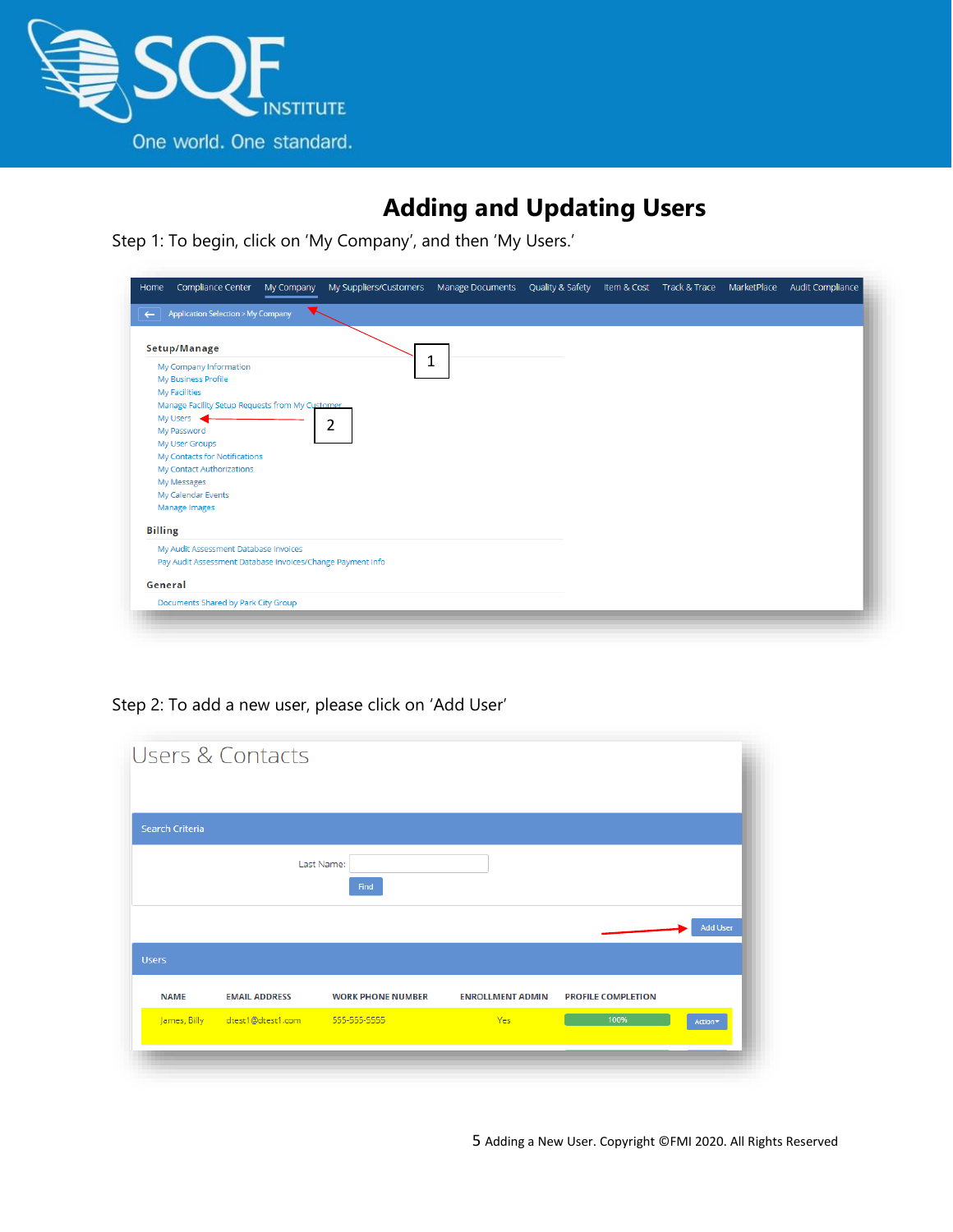



| <b>New User</b>                                                                                                   |                              |                              |                     |
|-------------------------------------------------------------------------------------------------------------------|------------------------------|------------------------------|---------------------|
| $\mathcal G$ User $\mathcal G$ Roles $\mathcal G$ Authorizations $\mathcal G$ Notifications $\mathcal G$ Pictures |                              |                              | Help for this Step  |
| <b>User Details</b>                                                                                               |                              |                              |                     |
| First Name:                                                                                                       |                              |                              |                     |
| Last Name:                                                                                                        |                              |                              |                     |
| Email Address:                                                                                                    |                              |                              |                     |
| Department:                                                                                                       | Choose all that apply        |                              |                     |
| Company Role:                                                                                                     | Not Selected<br>$\mathbf v$  |                              |                     |
| Title:                                                                                                            |                              |                              |                     |
| Work Phone:                                                                                                       | $+1$<br>$\;$ $\;$<br>ک       | Ext:<br>$\ddot{\phantom{0}}$ |                     |
| Address:                                                                                                          | 12 Main Street               |                              |                     |
|                                                                                                                   |                              |                              |                     |
|                                                                                                                   |                              |                              |                     |
| City:                                                                                                             | Palo Alto                    |                              |                     |
| Country:                                                                                                          | United States<br>$\mathbf v$ |                              |                     |
| State/Province: California                                                                                        | $\scriptstyle\rm w$          |                              |                     |
| Postal Code: 92100                                                                                                |                              |                              |                     |
|                                                                                                                   |                              |                              |                     |
|                                                                                                                   |                              | Cancel                       | Save & Next<br>Save |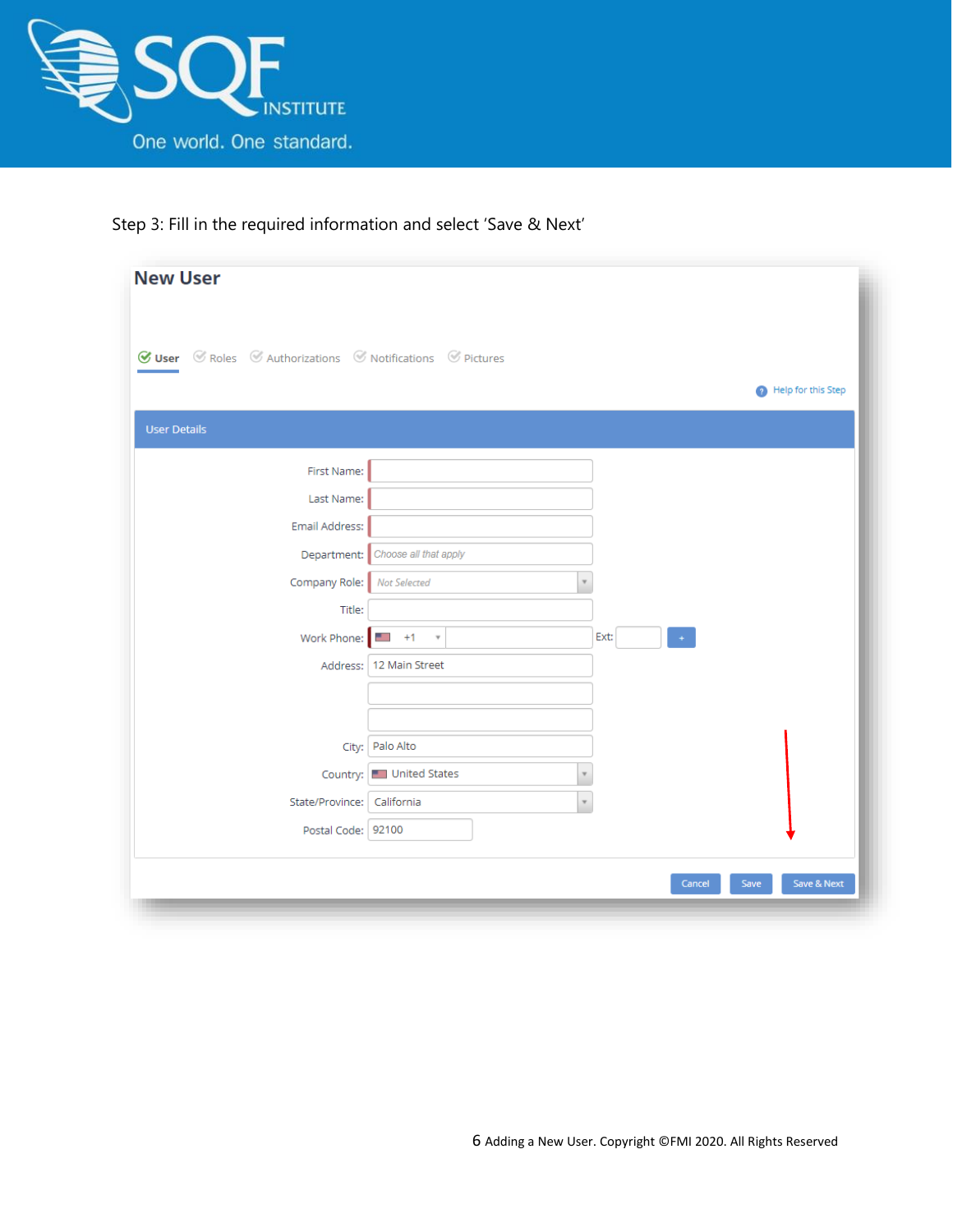

Step 4: Next, assign the roles for the new user. The yellow highlighted boxes below pertain to SQF. Save and Next.

|                   | Help for this Step<br>$\bullet$                                                                                                                                                                                                    |
|-------------------|------------------------------------------------------------------------------------------------------------------------------------------------------------------------------------------------------------------------------------|
| <b>User Roles</b> |                                                                                                                                                                                                                                    |
|                   | Is Corporate Administrator<br>This user will be authorized to add users to the account and assign them to receive alerts and<br>notifications.<br>Is Authorized To Item & Cost<br>This user will be able to manage item and costs. |
|                   | Can Access Audit Compliance App<br>This user will be able to access Audits.                                                                                                                                                        |

Step 5: You will then set up the authorizations for the new user. First, select 'partners' and click on the box next to SQFI. Save.

|                           |                     |                                |             | Help for this Step |
|---------------------------|---------------------|--------------------------------|-------------|--------------------|
| <b>Selection Criteria</b> |                     |                                |             |                    |
|                           | Authorization Type: | Partners<br>Show Selected Only | $\mathbf v$ |                    |
|                           | Name:               |                                | Apply       |                    |
| Authorizations            |                     |                                |             |                    |
| <b>PARTNERS</b>           |                     | <b>USED FOR NOTIFICATIONS</b>  |             |                    |
|                           |                     |                                |             | $\overline{2}$     |
| SQFI (18038)              | $\rightarrow$<br>1  |                                |             |                    |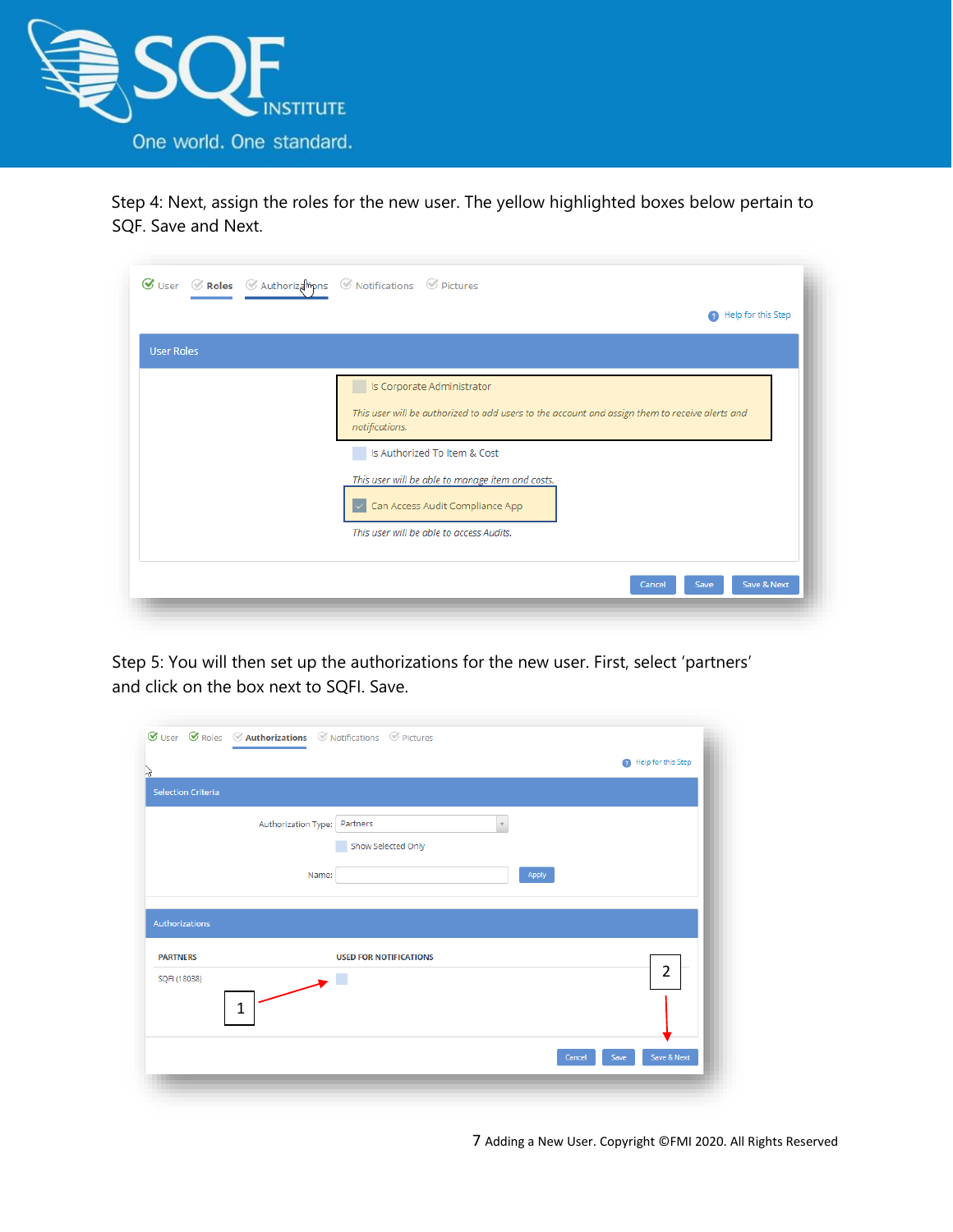

Step 6: Next, select 'Facilities' and click on the boxes next to the facilities you want the user to have authorization over. Then, Click 'Save & Next.'

|                                      |                                                          |                    |                                     | Help for this Step            |
|--------------------------------------|----------------------------------------------------------|--------------------|-------------------------------------|-------------------------------|
| <b>Selection Criteria</b>            |                                                          |                    |                                     |                               |
|                                      | Authorization Type: Facilities                           |                    | $\overline{\phantom{a}}$            |                               |
|                                      |                                                          | Show Selected Only |                                     |                               |
|                                      | Name:                                                    |                    | Apply                               |                               |
| Authorizations                       |                                                          |                    |                                     |                               |
|                                      |                                                          |                    |                                     |                               |
| <b>FACILITIES</b><br>AT - API Test   |                                                          |                    | <b>USED FOR NOTIFICATIONS</b><br>P. |                               |
| DC - Wade's cookie                   |                                                          |                    |                                     |                               |
| Arlington - E.T.'s space / 123 - 123 |                                                          |                    |                                     |                               |
| Arlington - E.T.'s space / 234 - 234 |                                                          |                    |                                     |                               |
| WDC - Bakery Washington              |                                                          |                    |                                     |                               |
| 1356 - Pikes Port                    |                                                          |                    |                                     |                               |
| 1357 - Bigelow Peak                  |                                                          |                    |                                     |                               |
| FOOD - Food Production Facility      |                                                          |                    |                                     |                               |
|                                      | Test-7 - MERIEUX PILOT SITE 7 / 12120 - M&K testing site |                    |                                     |                               |
| 12345 - Morgan's MP 1                |                                                          |                    |                                     |                               |
| 1 of 4 (36)                          | Next Page<br>Last Page                                   |                    |                                     | Go To Page:                   |
|                                      |                                                          |                    |                                     | Save<br>Save & Next<br>Cancel |

8 Adding a New User. Copyright ©FMI 2020. All Rights Reserved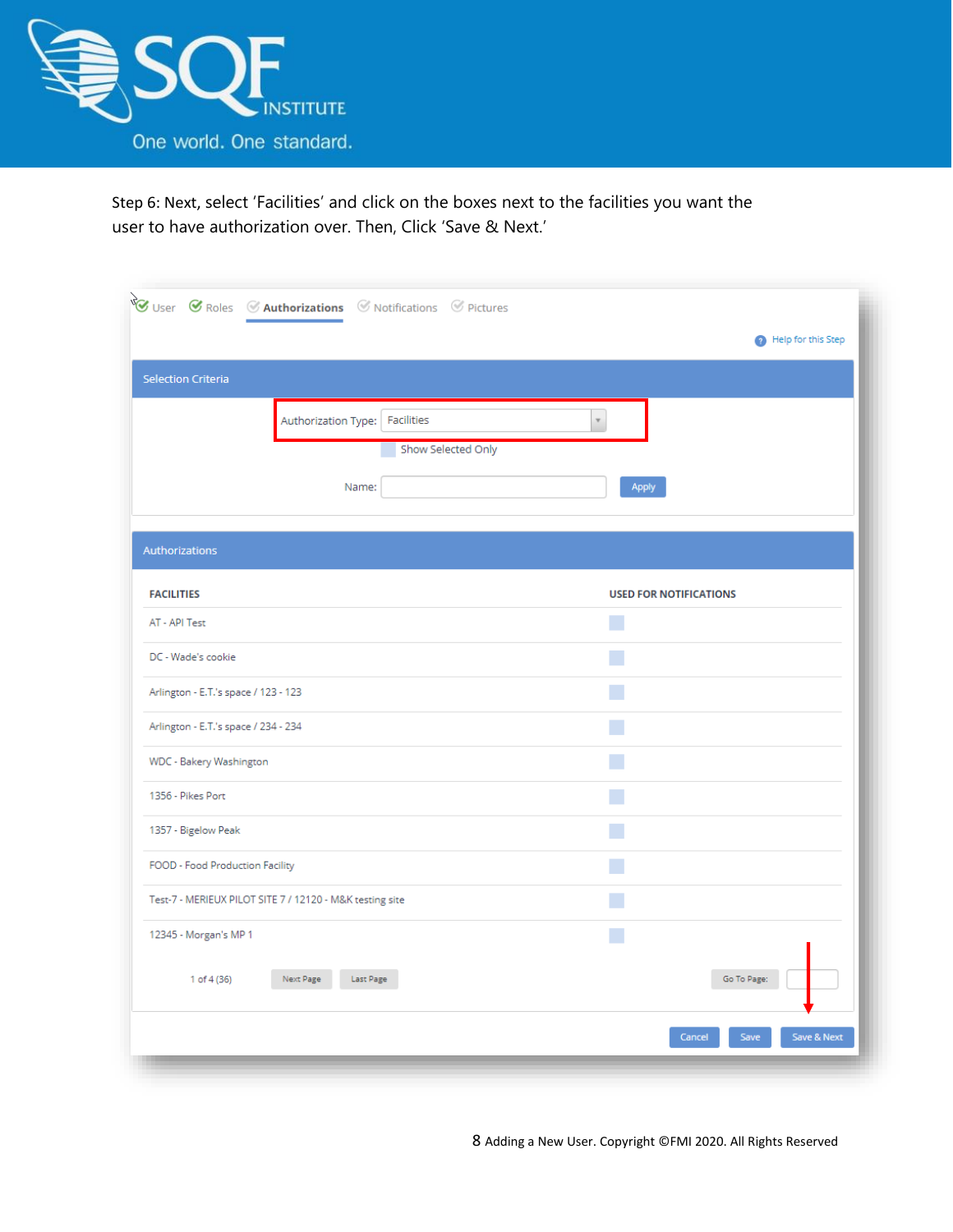

Step 7: Next, select 'Certification Audit' next to the Application dropdown and select the notifications the new user should receive and the frequency of those notifications.

|   |                                                                                                   | $\mathcal G$ User $\mathcal G$ Roles $\mathcal G$ Authorizations $\mathcal G$ Notifications $\mathcal G$ Pictures |                    |                         |                   |               |      |                    |
|---|---------------------------------------------------------------------------------------------------|-------------------------------------------------------------------------------------------------------------------|--------------------|-------------------------|-------------------|---------------|------|--------------------|
|   |                                                                                                   |                                                                                                                   |                    |                         |                   |               |      | Help for this Step |
|   | <b>Selection Criteria</b>                                                                         |                                                                                                                   |                    |                         |                   |               |      |                    |
|   |                                                                                                   | Application:   Certification Audit                                                                                |                    | $\overline{\mathbf{v}}$ |                   |               |      |                    |
|   |                                                                                                   |                                                                                                                   |                    |                         |                   |               |      |                    |
|   | <b>Notification Types</b>                                                                         |                                                                                                                   |                    |                         |                   |               |      |                    |
|   | <b>NOTIFICATION TYPE</b>                                                                          |                                                                                                                   | <b>IMMEDIATELY</b> | <b>WEEKLY</b>           | <b>DAILY</b>      | <b>HOURLY</b> |      |                    |
| Ω | <b>AUDIT STEP 3   Surveillance Audit Created</b><br>Notify whenever a Surveillance audit is added |                                                                                                                   |                    |                         | M                 |               |      |                    |
|   | <b>Audit About to Expire in 30 Days</b><br><b>SQFI Audits</b>                                     |                                                                                                                   |                    |                         | <b>CONTRACTOR</b> |               |      |                    |
|   | <b>Audit About to Expire in 60 Days</b><br><b>SQFI Audits</b>                                     |                                                                                                                   |                    |                         | <b>CONTRACTOR</b> |               |      |                    |
|   | <b>Audit About to Expire in 90 Days</b><br><b>SQFI Audits</b>                                     |                                                                                                                   |                    |                         | <b>CONTRACTOR</b> |               |      |                    |
|   | <b>My Pending Corrective Actions</b>                                                              |                                                                                                                   |                    |                         |                   |               |      |                    |
|   | <b>My Requested Audit Finished</b><br><b>SQFI Audits</b>                                          |                                                                                                                   |                    |                         |                   |               |      |                    |
|   |                                                                                                   | My Requested Audit Result Decision Changed                                                                        |                    |                         | <b>CONTRACTOR</b> |               |      |                    |
|   | <b>My Requested Audit Scheduling</b>                                                              |                                                                                                                   |                    |                         |                   |               |      |                    |
|   | <b>My Requested Audit Sent</b>                                                                    |                                                                                                                   |                    |                         |                   |               |      |                    |
|   |                                                                                                   |                                                                                                                   |                    |                         |                   |               |      |                    |
|   |                                                                                                   |                                                                                                                   |                    |                         |                   |               |      |                    |
|   |                                                                                                   |                                                                                                                   |                    |                         |                   | Cancel        | Save | Save & Next        |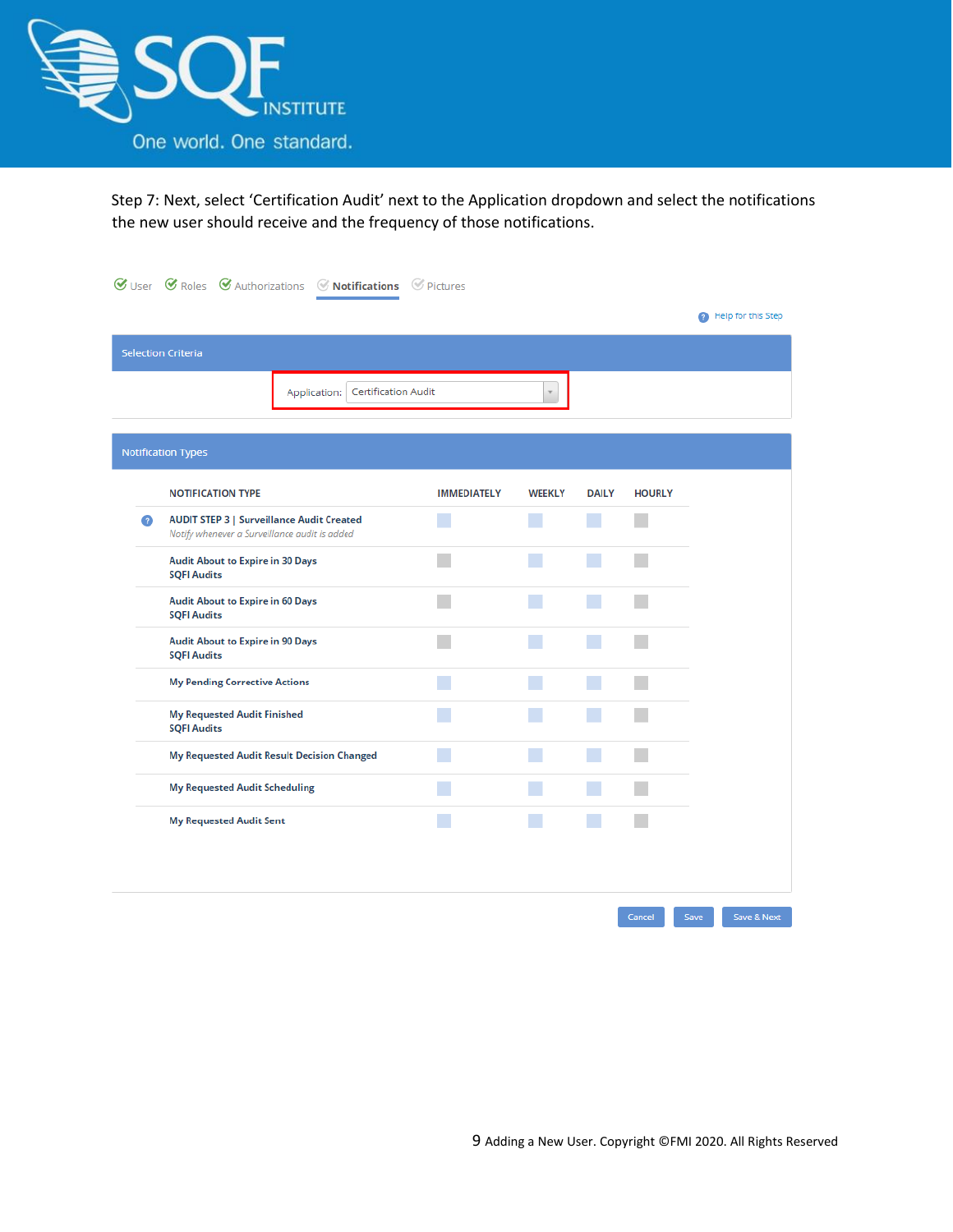

Step 8: The option to add a picture and signature are also present on the last tab of the process. This is not a requirement to complete the process. Once completed, click 'Finish.'

|           | $\mathcal G$ User $\mathcal G$ Roles $\mathcal G$ Authorizations $\mathcal G$ Notifications $\mathcal G$ Pictures |                    |
|-----------|-------------------------------------------------------------------------------------------------------------------|--------------------|
|           |                                                                                                                   | Help for this Step |
| Picture   |                                                                                                                   |                    |
|           | <b>Upload Image</b><br><b>O</b>                                                                                   |                    |
| Signature |                                                                                                                   |                    |
|           | <b>Upload Image</b><br>O                                                                                          |                    |
|           |                                                                                                                   |                    |
|           |                                                                                                                   | Finish             |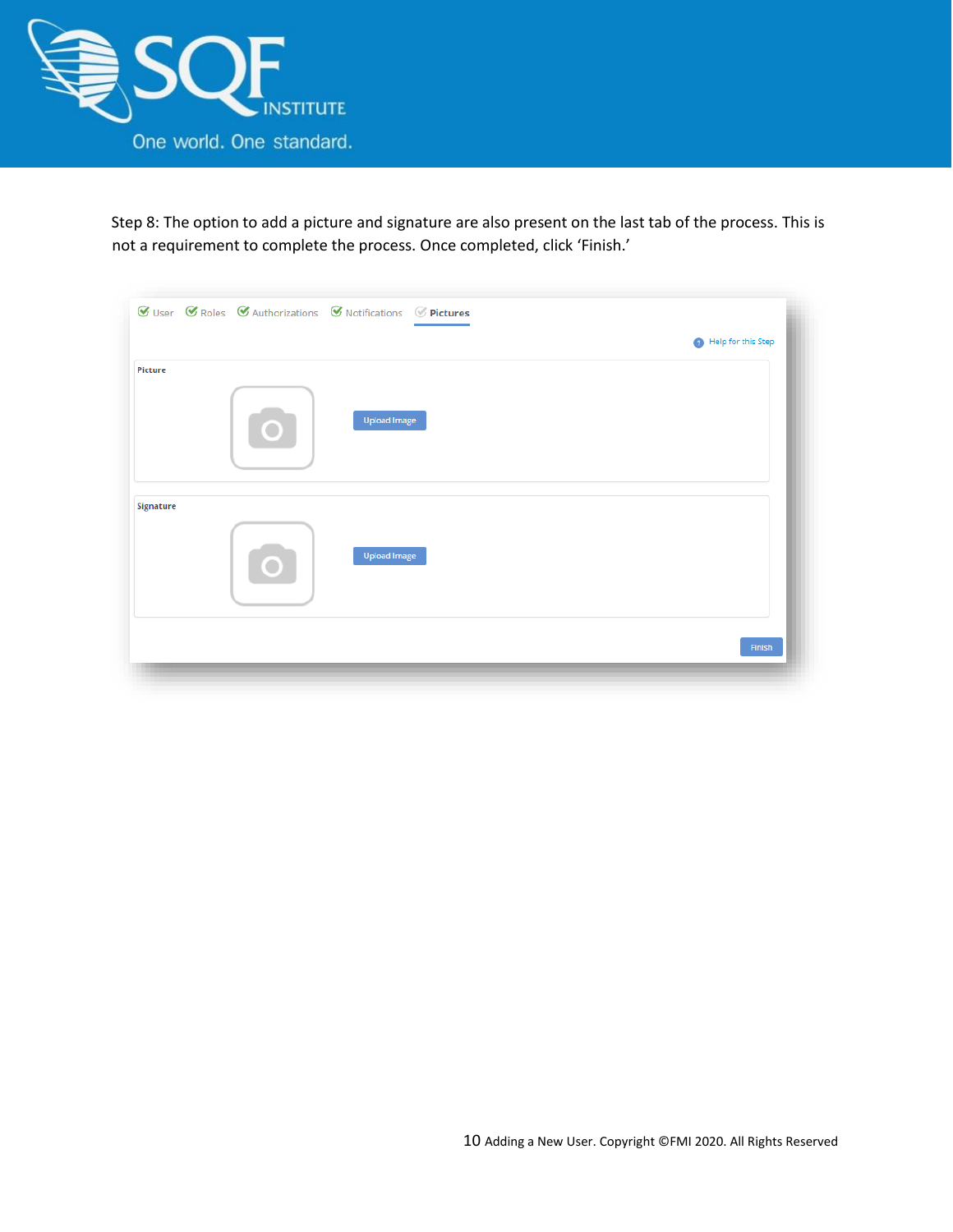

Step 9: The last step in this process is to send the new user a temporary password. To do so, go back to the 'My Users' page, click the action button next to the user, and select 'Reset Password'. Please make sure to save. The user will receive an email with a randomly generated password and after logging in they will be required to change their password.

| <b>Users</b> |                                             |                          |                         |                                    |         |
|--------------|---------------------------------------------|--------------------------|-------------------------|------------------------------------|---------|
| <b>NAME</b>  | <b>EMAIL ADDRESS</b>                        | <b>WORK PHONE NUMBER</b> | <b>ENROLLMENT ADMIN</b> | <b>PROFILE COMPLETION</b>          |         |
|              | James, Billy dtest1@dtest1.com 555-555-5555 |                          | Yes:                    | 100%                               | Action* |
| TESTER, NSF  | nsfcustomer@nsf.org                         | (204) 859-6321           | No                      | 100%                               | Action- |
|              |                                             |                          |                         | <b>MANAGE/UPDATE</b>               |         |
|              |                                             |                          |                         | Update User Profile                |         |
|              |                                             |                          |                         | <b>Update User</b>                 |         |
|              |                                             |                          |                         | <b>Update Roles</b>                |         |
|              |                                             |                          |                         | Update Authorizations              |         |
|              |                                             |                          |                         | <b>Update Notifications</b>        |         |
|              |                                             |                          |                         | <b>Update Pictures</b>             |         |
|              |                                             |                          |                         | Delete User                        |         |
|              |                                             |                          |                         | Reset Password for User            |         |
|              |                                             |                          |                         | <b>AUTHORIZATIONS</b>              |         |
|              |                                             |                          |                         | Make User Enrollment Administrator |         |
|              |                                             |                          |                         | <b>MISCELLANEOUS</b>               |         |
|              |                                             |                          |                         | <b>Audit Trail</b>                 |         |